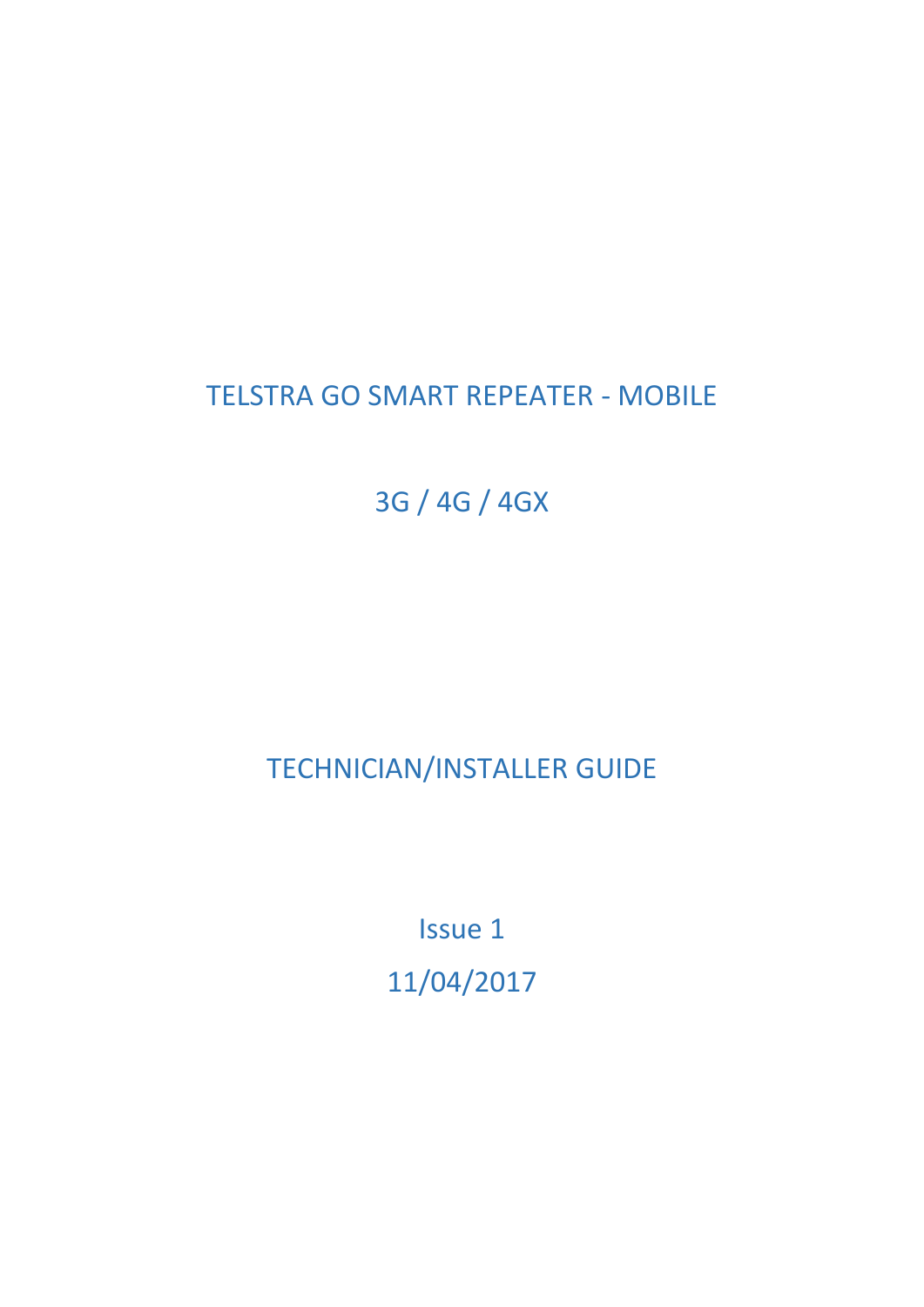### Purpose

The purpose of this document is to provide information to suitably qualified technicians/installers, as a guide to installing the TELSTRA GO SMART REPEATER - MOBILE inside a motor vehicle.

It is not intended as an instruction for general Telstra customers, or the general public.

## What is the TELSTRA GO SMART REPEATER - MOBILE?

The TELSTRA GO SMART REPEATER - MOBILE is a device designed for repeating/enhancing Telstra Mobile Phone Network signals when user equipment/handsets are being used in fast moving situations, such as inside a vehicle.

In simple terms, it receives Telstra's Mobile Phone Network signals from outside the vehicle using its external antenna, then it amplifies these signals and re-transmits them inside the vehicle. This improves the Telstra Mobile Phone Network signal inside the car thanks to the higher gain external antenna, plus the added RF gain of the TELSTRA GO SMART REPEATER amplifier module. It also amplifies the signals in the reverse direction i.e. signals coming from the handset inside the car, back to the Telstra Mobile Phone Network.

### Hardware

The TELSTRA GO SMART REPEATER - MOBILE has four main hardware components:

- A magnetic base antenna which is mounted on the outside of the vehicle
- A small antenna which is mounted inside the vehicle
- The main Cel-Fi Go amplifier module.
- A +12V to +24V power plug (cigarette plug style)



Note: At the time of writing, the antennas to be supplied with the TELSTRA GO SMART REPEATER - MOBILE have not yet been finalised, and they may be different to the antennas shown in this document. However, the installation procedures outlined in this document are still applicable, because these guidelines and the performance optimisation procedure are both generic and apply regardless of the antennas supplied.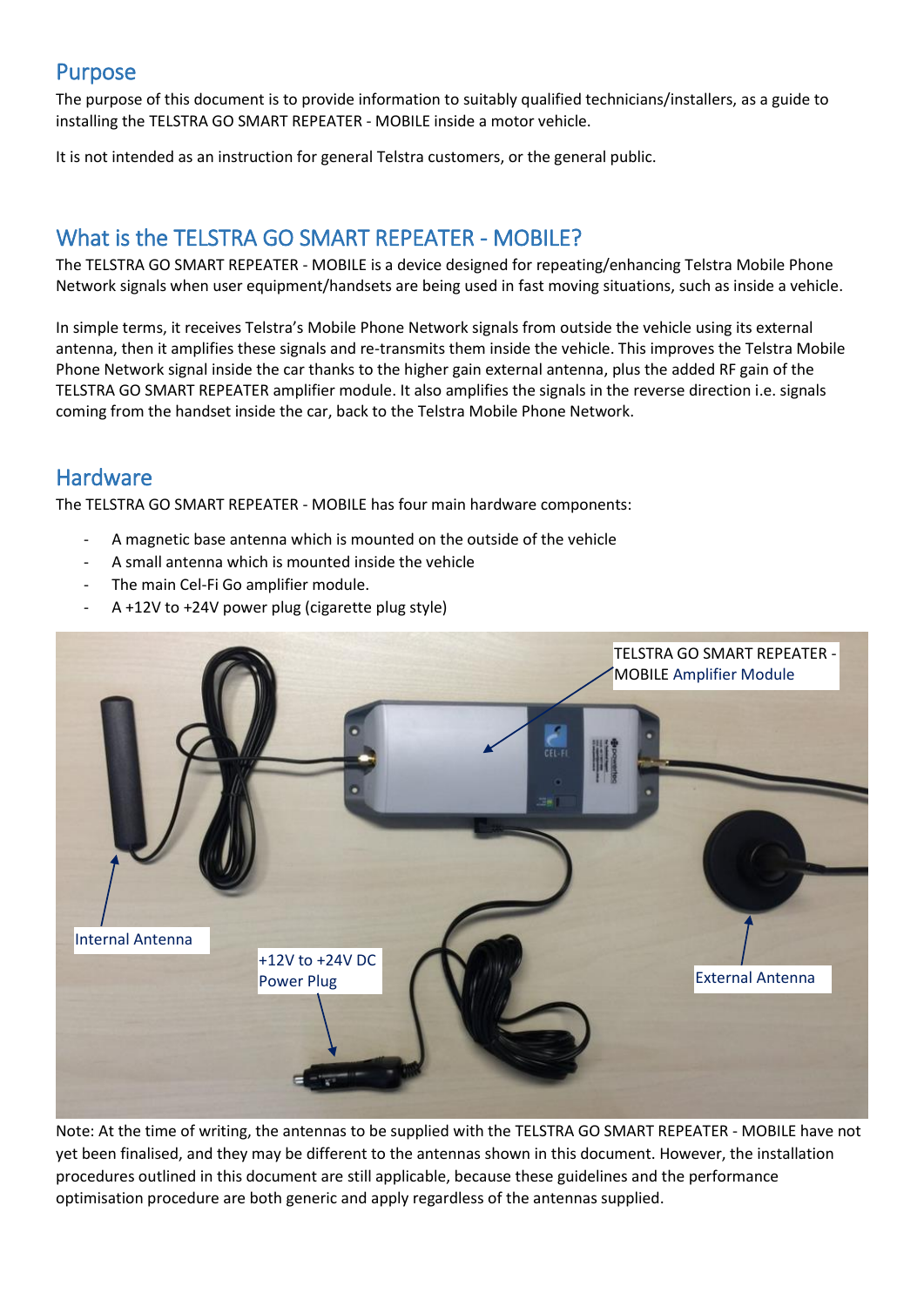## Installation

To eliminate the risks, Telstra recommends that the TELSTRA GO SMART REPEATER - MOBILE is only installed as a permanent installation, completed by a suitably qualified professional installer. This will ensure that the best possible performance of the TELSTRA GO SMART REPEATER - MOBILE is achieved, and customer expectations are met.

**Telstra takes no responsibility for any adverse effects to the vehicle or its occupants if customers choose to install the TELSTRA GO SMART REPEATER - MOBILE by themselves, or if the installation is not completed by a suitably qualified technician/installer.**

## Recommended Installer Qualifications

Telstra recommends that only appropriately qualified technicians/installers complete the installation of the TELSTRA GO SMART REPEATER - MOBILE to ensure that:

- The safety of vehicle occupants is maintained.
- The best performance of the TELSTRA GO SMART REPEATER MOBILE is achieved.
- The existing vehicle safety equipment is not compromised (such as airbags, seat belt tensioners, sensors, controls etc)
- Correct power connections are made to the existing vehicle electrical power system.
- The vehicle finish/trim is not damaged during installation, or over the life of the installation.

Acceptable installer qualifications may include (but are not limited to):

- Auto Electricians (with at least Certificate II in Automotive Electrical Technology qualifications)
- Professional Car radio/entertainment installers
- Professional RF Communication installers (for example, members of Australian Radio Communications Industry Association)

In all cases, installers must also have read and understood this document, to ensure that they understand how to optimise the TELSTRA GO SMART REPEATER - MOBILE for best performance.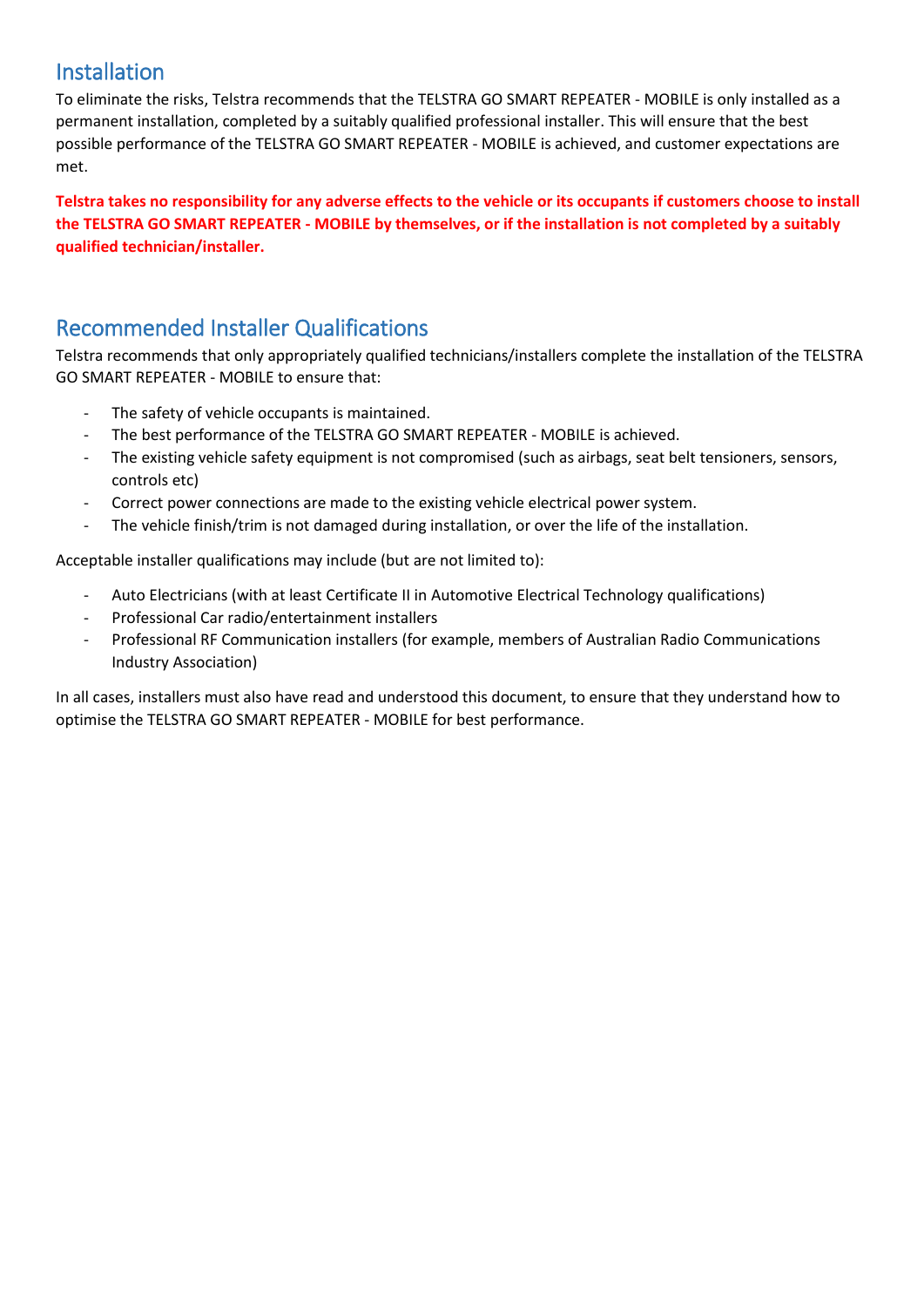## Pre-Installation Assumptions

Since it is assumed that a suitably qualified installer/technician is completing the TELSTRA GO SMART REPEATER - MOBILE installation, then practical details relating to the installation of electrical equipment inside a vehicle will not be covered in this document.

It is also assumed that the correct RF assessment has already been made of the customer's situation, and that it has already been determined that the TELSTRA GO SMART REPEATER - MOBILE is a suitable product to meet the customer's expectations.

Finally it is assumed that the installer has already read and understood the Quick Start Guide, which explains the basic set-up and operation of the TELSTRA GO SMART REPEATER - MOBILE unit. The Quick Start Guide also explains the use of the Mode button and the meaning of the Status Indicator light.

### TELSTRA GO SMART REPEATER - MOBILE Installation

This document will explain the specific installation requirements to ensure that the TELSTRA GO SMART REPEATER - MOBILE is installed to achieve best possible RF performance.

The main steps for correct installation of the TELSTRA GO SMART REPEATER - MOBILE are outlined below:

- 1. Download and install the Cel-Fi WAVE App.
- 2. Move the vehicle to a location where Telstra's Mobile Phone Network signals are low (otherwise the installation of the TELSTRA GO SMART REPEATER - MOBILE cannot be optimised).
- 3. Temporarily install the TELSTRA GO SMART REPEATER MOBILE inside the vehicle using the magnetic mount antennas, and adjust antenna positions to best performance (as shown by the Cel-Fi WAVE App). Alternatively if the antenna positions are pre-determined and cannot be moved, then temporarily locate the antennas in these locations and check that the TELSTRA GO SMART REPEATER - MOBILE performance is sufficient (as shown by the Cel-Fi WAVE App).
- 4. After the appropriate antenna locations are confirmed, complete the final permanent installation.

### Installation – Step 1

Go to the Cel-Fi website, and download the free WAVE App.

[http://www.cel-fi.com.au/cel\\_fi\\_go\\_telstra\\_nextg\\_4gx\\_repeater\\_booster.html](http://www.cel-fi.com.au/cel_fi_go_telstra_nextg_4gx_repeater_booster.html)

Download the appropriate software via the link [Bluetooth WAVE App for iPhone, Android & Computers](http://www.cel-fi.com.au/wave.html)

### For Computers:

Download and install the software/WAVE app. Connect a USB cable in between the Coverage Unit and your computer. Note that a micro-USB port is located on the side of the TELSTRA GO SMART REPEATER - MOBILE amplifier module (next to the power plug port).

### For Smart Phones:

For smart phones, search for 'Cel-Fi WAVE' on the iPhone (iTunes) or Android store (Google Play), and install the free WAVE app on your smart phone.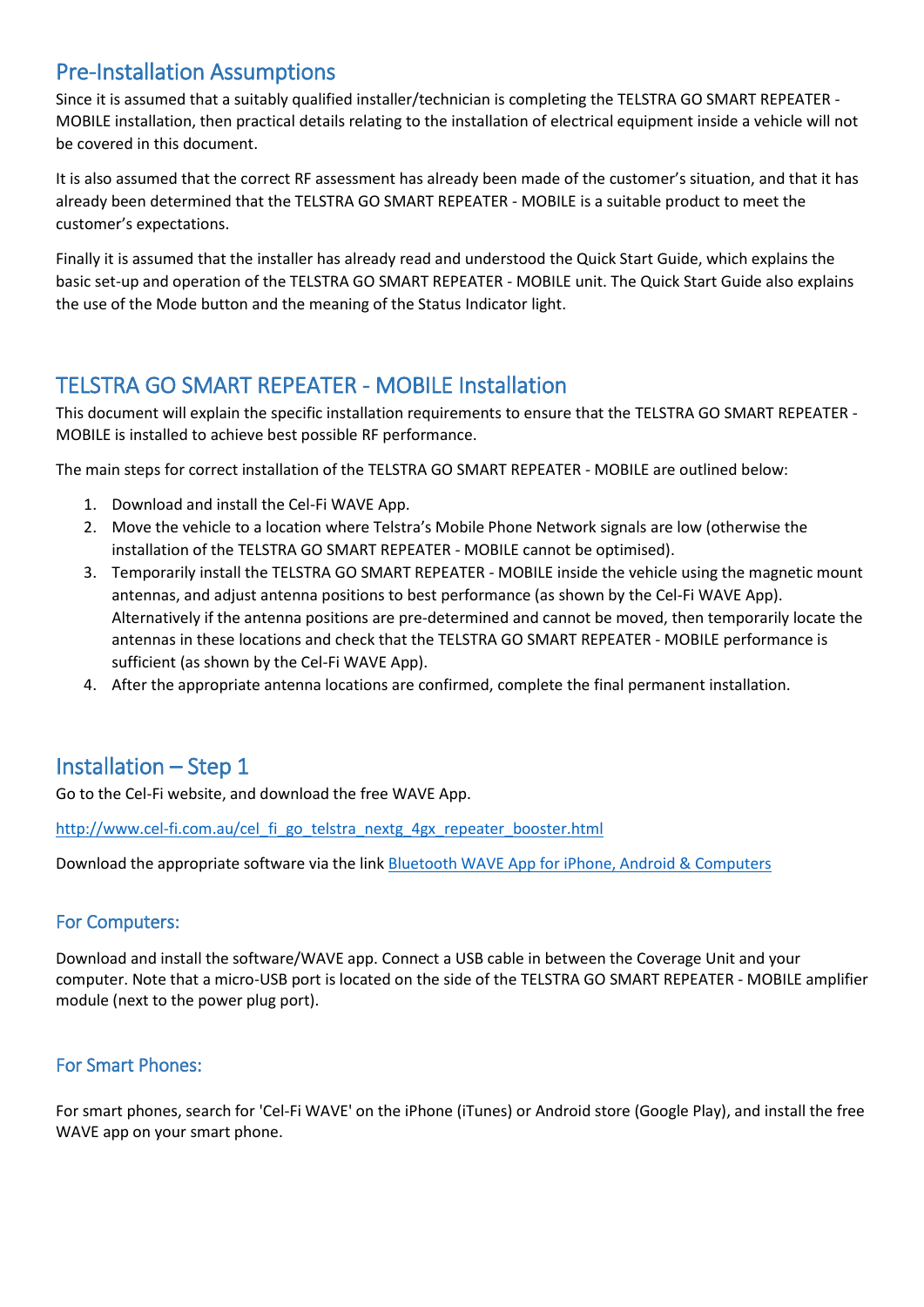### **WAVE App Start-up Screens**

Ensure that you are within a few metres of the TELSTRA GO SMART REPEATER - MOBILE unit and start the App. Once found, the App will start syncing data.



### **WAVE App "DASHBOARD" Display Screen**

The opening screen of the App is the dashboard screen that displays several things:

- **Errors** an explanation of any issues with the setup or hardware.
- **Signal Strength** from the network
- Boost represented by 1 to 9, with 9 being the most boost. Isolating the indoor antenna from the outdoor antenna will assist in increasing this number and therefore improving overall performance.
- **Operator** current operator being boosted
- **Coverag**e if the unit is boosting 3G (3G/4G will be displayed), if boosting 4G/4GX (LTE will be displayed)

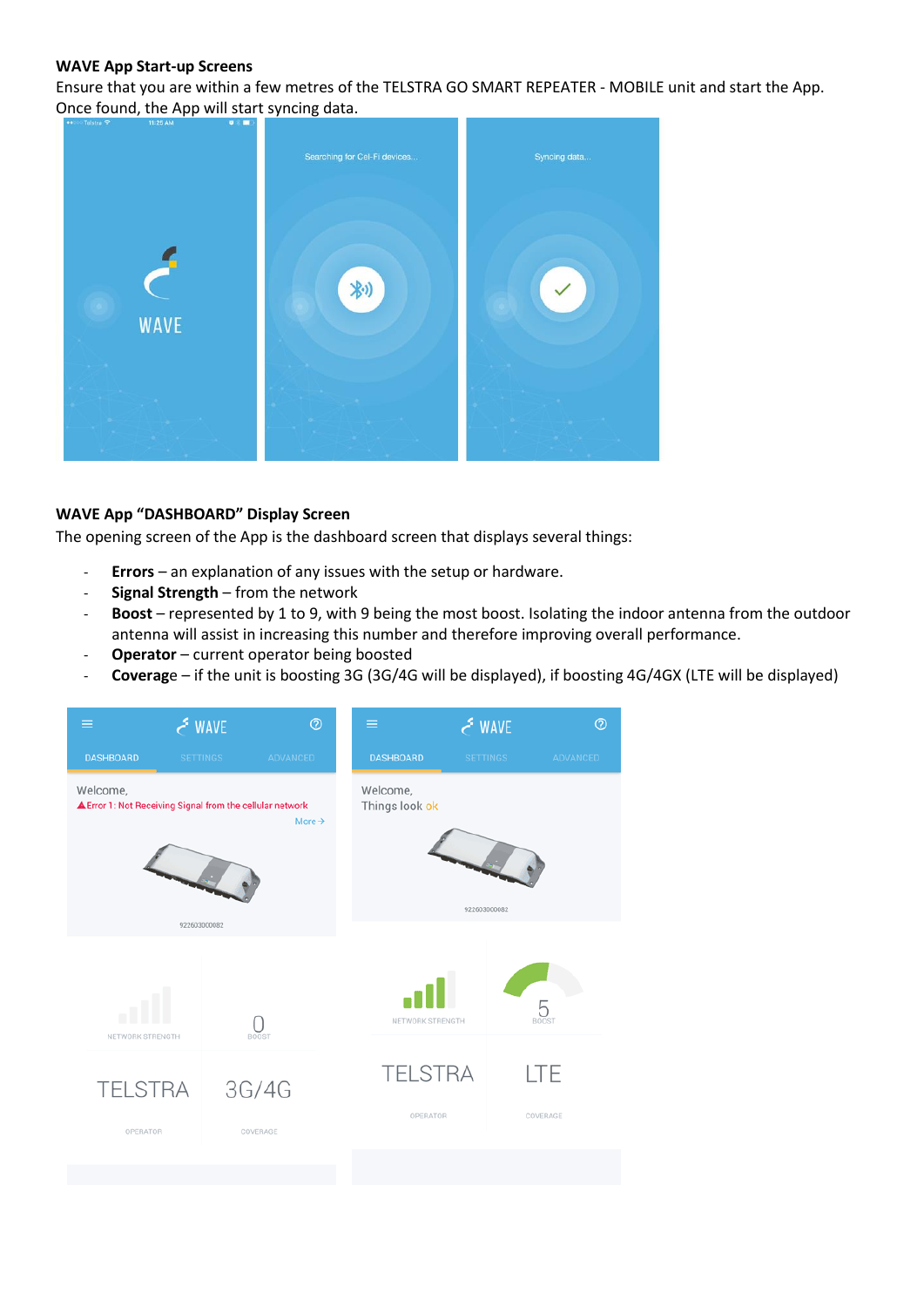### **WAVE App "SETTINGS" Screen**

This screen offers the ability to control what frequencies TELSTRA GO SMART REPEATER - MOBILE will boost. This is useful for optimising the unit for voice or internet, to maximise the internet speed or select a band that is compatible with all phones in a vehicle.

The settings tab displays the following:

- **Booster Name** you can assign a name to your TELSTRA GO SMART REPEATER MOBILE unit.
- **Software Version**
- Select by Technology this allows selection of which technology is boosted (3G/4G/Auto). It is a software control which is equivalent to the physical button on the TELSTRA GO SMART REPEATER - MOBILE amplifier module. This control is useful if the TELSTRA GO SMART REPEATER - MOBILE amplifier module is mounted under a seat and cannot be easily accessed.
- **Select by Band** this allows selection of which frequency is boosted. Band 3 = LTE1800 (4G), Band 5 = WCDMA850 (3G), Band 28 = LTE700 (4GX)

NOTE: The TELSTRA GO SMART REPEATER - MOBILE will only amplify ONE band at a time. The band can be selected manually using this screen, but if Auto is selected then the unit will automatically switch itself and choose one band to amplify.

| ≡                     | - WAVE                     | ෬               |
|-----------------------|----------------------------|-----------------|
| <b>DASHBOARD</b>      | <b>SETTINGS</b>            | <b>ADVANCED</b> |
| î                     | <b>Booster Name</b>        |                 |
| ⊡                     | <b>Software Version</b>    |                 |
| You're up-to-date     |                            |                 |
| 业                     | <b>Booster Settings</b>    |                 |
| Select by Technology: |                            |                 |
|                       | Auto                       |                 |
| Ω                     | 3G                         |                 |
| $\odot$               | 4G                         |                 |
|                       | Select by Band (Advanced): |                 |
| O                     | Band 3                     |                 |
| Ο                     | Band 5                     |                 |
| ∩                     | Band 28                    |                 |
|                       |                            |                 |
|                       |                            |                 |

### **WAVE App "ADVANCED" Screen**

The Advanced screen helps with setting up and optimising TELSTRA GO SMART REPEATER – MOBILE because this screen reports system information, signal strength measurements, downlink system gain etc.

Some of the useful information that can be accessed include:

- **Donor RSSI** measurement of the incoming mobile signal
- **Downlink Centre Frequency** what frequency band is being amplified
- **External Antenna in Use** if the internal or external antenna is being utilised
- Cell ID ability to see nearby towers and their signal strength
- **Downlink System Gain**

Examples of the Advanced screen are shown on the following page.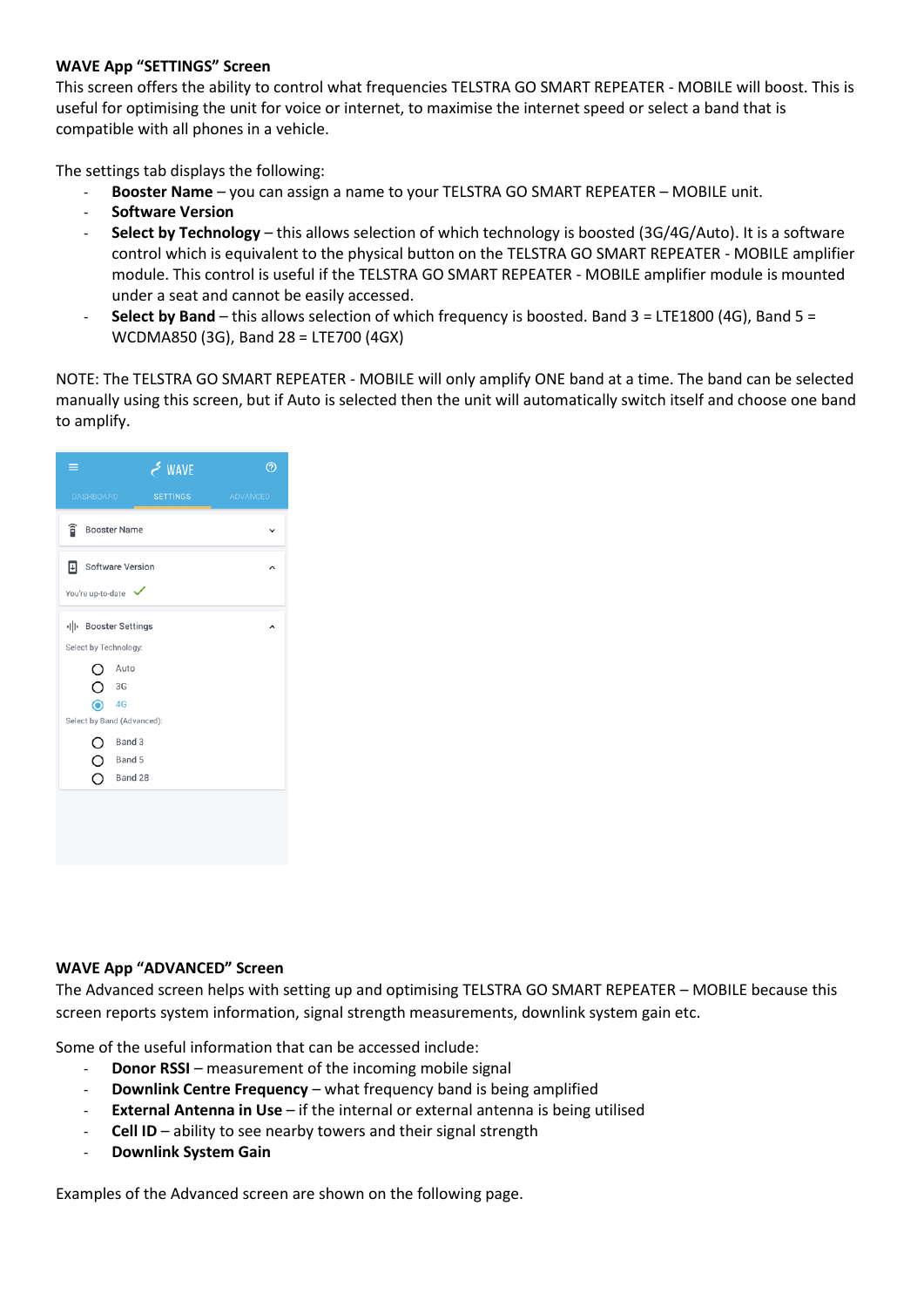

#### SUPER CHANNELS

| Radio A Band 5: WCDMA (Boosting) |           |  |
|----------------------------------|-----------|--|
| Description                      | Value     |  |
| Bandwidth                        | 10 MHz    |  |
| Downlink centre freq.            | 884.8 MHz |  |
| Uplink centre freq.              | 839.8 MHz |  |
| PRI Cell ID                      | 265       |  |
| Donor RSSI                       | $-61$ dBm |  |
| Donor RSCP                       | $-67$ dBm |  |
| Donor EC/IO                      | $-5 dB$   |  |
| Downlink TX power                | 13 dBm    |  |
| Uplink TX power                  | $-58$ dBm |  |
| Ext. antenna in use              | Yes       |  |
| Uplink Safe Mode Gain            | 72 dB     |  |
| Downlink System Gain             | 73 dB     |  |
| Uplink System Gain               | 0 dB      |  |
| Downlink Echo Gain               | 9 dB      |  |
| Uplink Echo Gain                 | $-50dB$   |  |
| Radio B: Unused                  |           |  |
| Radio C: Unused                  |           |  |
| Radio D: Unused                  |           |  |
| DEVICE VERSION                   |           |  |
| <b>Software Versions</b>         |           |  |
| CELL DETAILS                     |           |  |

|     | Radio A Band 5: WCDMA |             |          |  |
|-----|-----------------------|-------------|----------|--|
| ID  | Downlink Freq.        | <b>RSCP</b> | ECIO     |  |
| 265 | 882.4 MHz             | $-71$ dBm   | $-10dB$  |  |
| 289 | 882.4 MHz             | $-75$ dBm   | $-14dB$  |  |
| 273 | 882.4 MHz             | $-83$ dBm   | $-19dB$  |  |
| 41  | 882.4 MHz             | $-82$ dBm   | $-21 dB$ |  |
| 265 | 887.2 MHz             | $-80$ dBm   | $-16dB$  |  |
|     | Radio B: Unused       |             |          |  |
|     | Radio C: Unused       |             |          |  |
|     | Radio D: Unused       |             |          |  |

| ≡                               |   | WAVE بحم        |                 | ⊘ |
|---------------------------------|---|-----------------|-----------------|---|
| <b>DASHBOARD</b>                |   | <b>SETTINGS</b> | <b>ADVANCED</b> |   |
|                                 |   |                 | Send Log        |   |
| OVERVIEW                        |   |                 |                 |   |
| Network Strength                |   |                 |                 |   |
| А                               | B | C               | D               |   |
|                                 |   |                 |                 |   |
| LTE<br>1815 MHz                 |   |                 |                 |   |
| <b>SUPER CHANNELS</b>           |   |                 |                 |   |
| Radio A Band 3 : LTE (Boosting) |   |                 |                 |   |
| Description                     |   |                 | Value           |   |
| Bandwidth                       |   |                 | 20 MHz          |   |
| Downlink centre freq.           |   |                 | 1815 MHz        |   |
| Uplink centre freq.             |   |                 | 1720 MHz        |   |

| Uplink centre freq.      |             | <b>I</b> / ZU MHZ |  |
|--------------------------|-------------|-------------------|--|
| PRI Cell ID              |             | 3                 |  |
| Donor RSSI               |             | $-65$ dBm         |  |
| Donor RSRP               |             | $-92$ dBm         |  |
| Donor RSRQ               |             | $-11dB$           |  |
| Donor SINR               |             | 4 dB              |  |
| Downlink TX power        |             | -2 dBm            |  |
| Uplink TX power          |             | $-96$ dBm         |  |
| Ext. antenna in use      |             | Yes               |  |
| Uplink Safe Mode Gain    |             | 81 dB             |  |
| Downlink System Gain     |             | 74 dB             |  |
| Uplink System Gain       |             | 0 dB              |  |
| Downlink Echo Gain       |             | 2 dB              |  |
| Uplink Echo Gain         |             | $-50dB$           |  |
|                          |             |                   |  |
| Radio B: Unused          |             |                   |  |
| Radio C: Unused          |             |                   |  |
| Radio D: Unused          |             |                   |  |
| DEVICE VERSION           |             |                   |  |
| <b>Software Versions</b> |             |                   |  |
| CELL DETAILS             |             |                   |  |
|                          |             |                   |  |
| Radio A Band 3: LTE      |             |                   |  |
| ID<br>Downlink Freq.     | <b>RSRP</b> | <b>RSRQ</b>       |  |
| 3<br>1815 MHz            | $-92$ dBm   | $-10dB$           |  |

Radio C: Unused

Radio D : Unused

 $\checkmark$ 

 $\ddot{\phantom{0}}$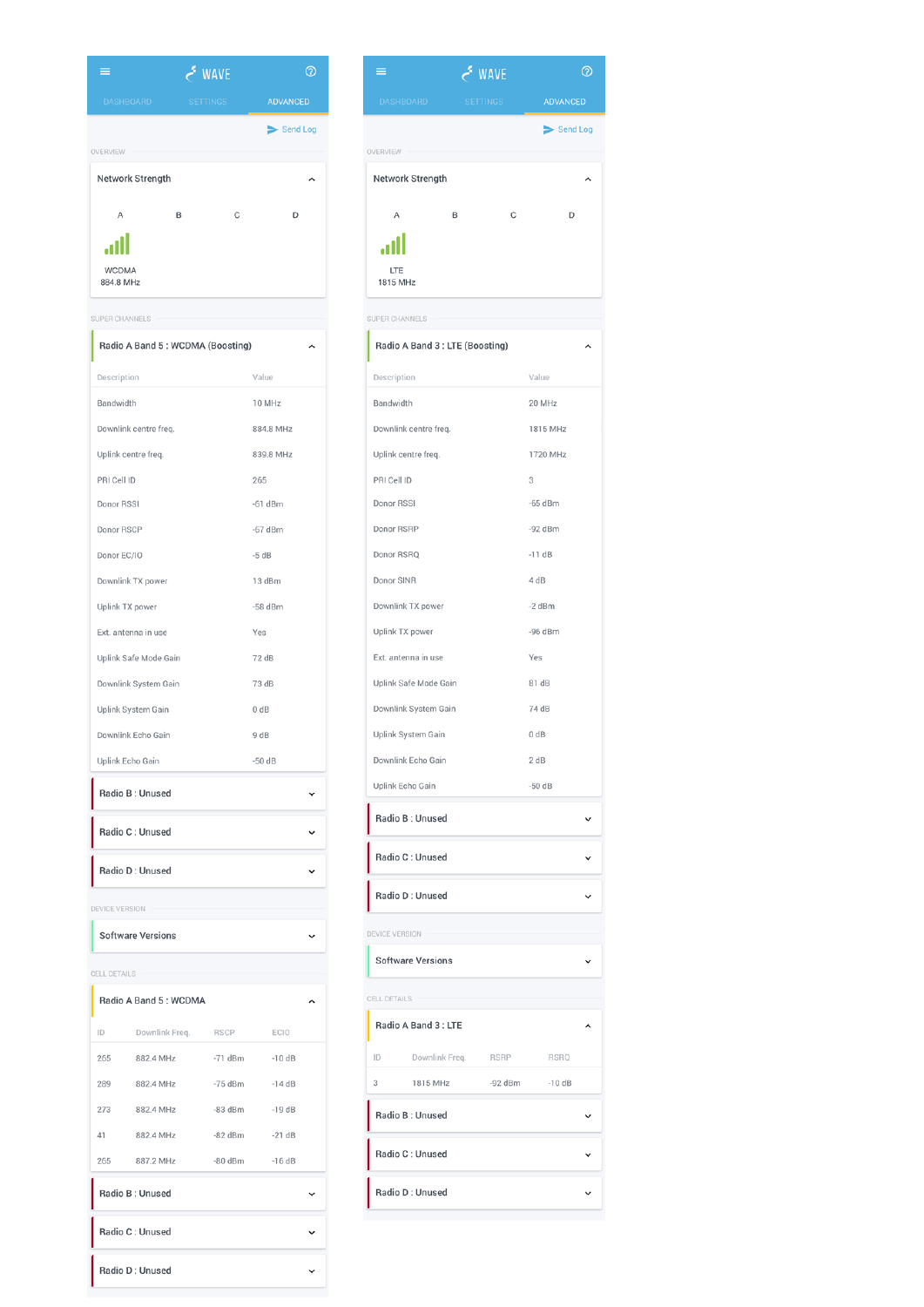## Installation – Step 2

The TELSTRA GO SMART REPEATER - MOBILE only turns on when the Mobile Phone Network signals are at a relatively low level, and in the ranges shown below:

3G (WCDMA850): Between -80dBm and -104dBm 4G/4GX (LTE1800/LTE700): Between -95dBm and -119dBm

Therefore it is not possible to properly observe the operation of the TELSTRA GO SMART REPEATER - MOBILE using the Cel-Fi WAVE app, unless the installation is completed in a location where the Mobile Phone Network signals are within the ranges above.

So Step 2 requires that the vehicle is moved to a location where the Mobile Phone Network signals are at a relatively low level. If this is not done, then the antenna installation positions cannot be optimised or checked for adequate performance.

## Installation – Step 3

This is a critical step in the installation of the TELSTRA GO SMART REPEATER - MOBILE, and it must not be skipped before moving on to Step 4 (permanent installation).

To ensure that the TELSTRA GO SMART REPEATER - MOBILE is working properly (ie. achieves either the best possible performance possible, or at least sufficient performance to meet customer expectations), the TELSTRA GO SMART REPEATER - MOBILE must be temporarily installed and the positions of the external and internal antennas must be adjusted/optimised.

An example of a temporary installation is shown below. The external antenna is mounted outside the vehicle using the magnetic mount base, the TELSTRA GO SMART REPEATER - MOBILE amplifier module is located somewhere inside the vehicle (so that DC power can be reached). Exact antenna positions are not critical at this initial stage, however the whole aim of this Step 3 is to conduct measurements to determine the best antenna locations for the permanent installation.

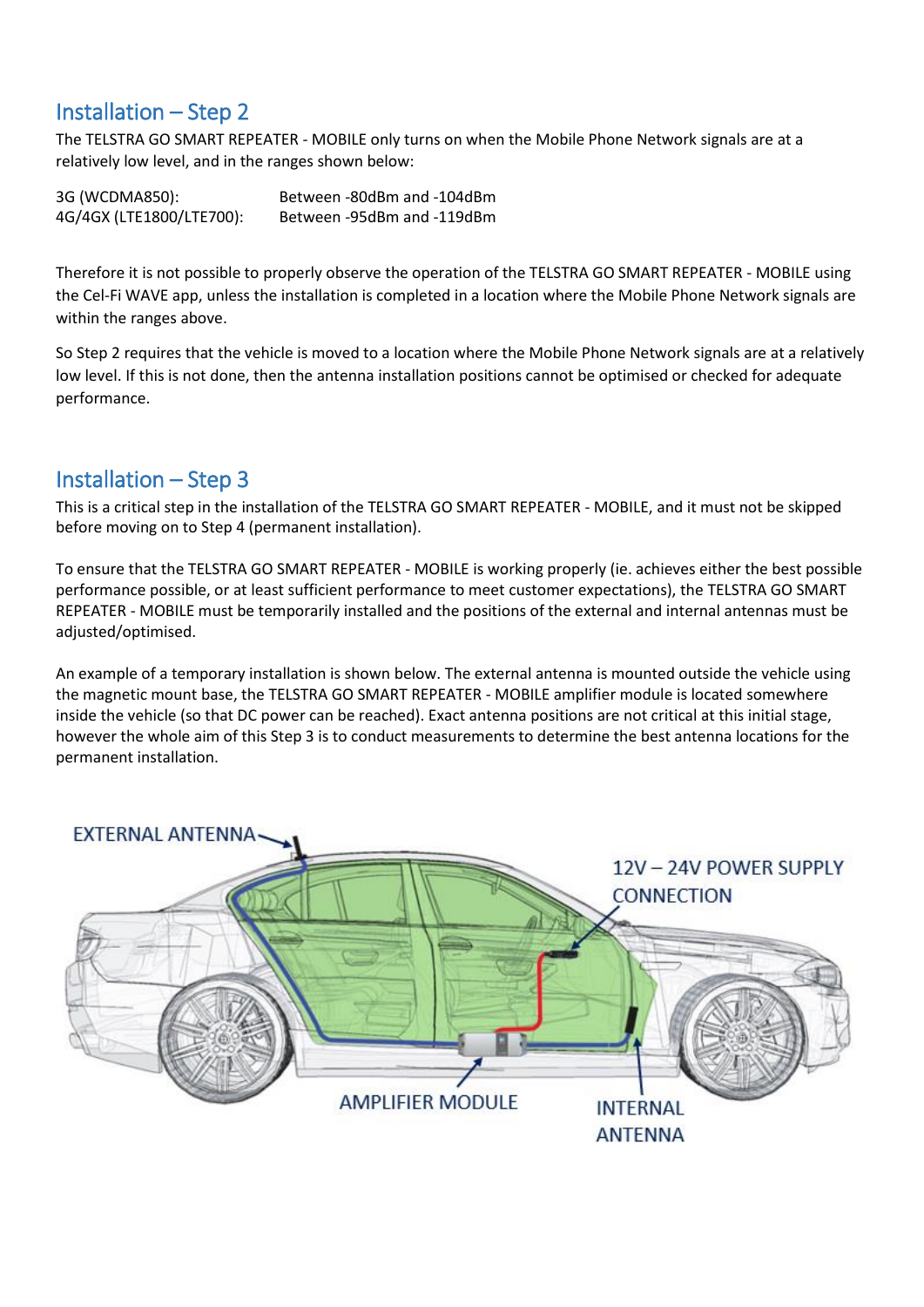The best antenna positions can be assessed by looking at the Cel-Fi WAVE app Dashboard screen (as shown previously in Step 1) and making sure that the reported value of BOOST is maximised.

The BOOST display is directly related to the maximum possible level of RF amplification that the unit can achieve. In technical terms, the maximum possible level of RF amplification (ie BOOST) is directly related to the RF isolation (shielding) that the unit measures between the external antenna and the internal antenna.

Therefore to achieve best performance, the RF isolation (shielding) between the external antenna and the internal antenna must be maximised. If the RF isolation between the external antenna and the internal antenna is too low, then the operation of the unit will be severely degraded, and the performance may not achieve the performance improvement that is expected by the customer.

Because the physical layout of each type of vehicle is unique, it is not possible in advance to specify the best antenna mounting positions. Furthermore, the RF isolation will also vary depending on the antenna types used.

As a guide, the following picture shows various external antenna mounting positions and the level of BOOST achieved for the particular model of vehicle shown.



The roof is a good shield but is most effective when the external antenna is mounted in the centre. The isolation will also be impacted by the type of tinting applied to the windows. Metallized tint will provide far better isolation than dyed tint.

As mentioned previously, if the antenna positions on a vehicle have been pre-determined and they cannot be moved, then by completing a temporarily installation (with the antennas temporarily mounted in the predetermined locations) then the resulting TELSTRA GO SMART REPEATER - MOBILE performance can be assessed, before proceeding with the permanent installation.

As a suggested guide, the relationship between the performance of the TELSTRA GO SMART REPEATER - MOBILE and the reported boost value is:

BOOST 6 – 9: Very Good to Maximum performance improvement.

BOOST 4 – 5: Fair to Good performance improvement.